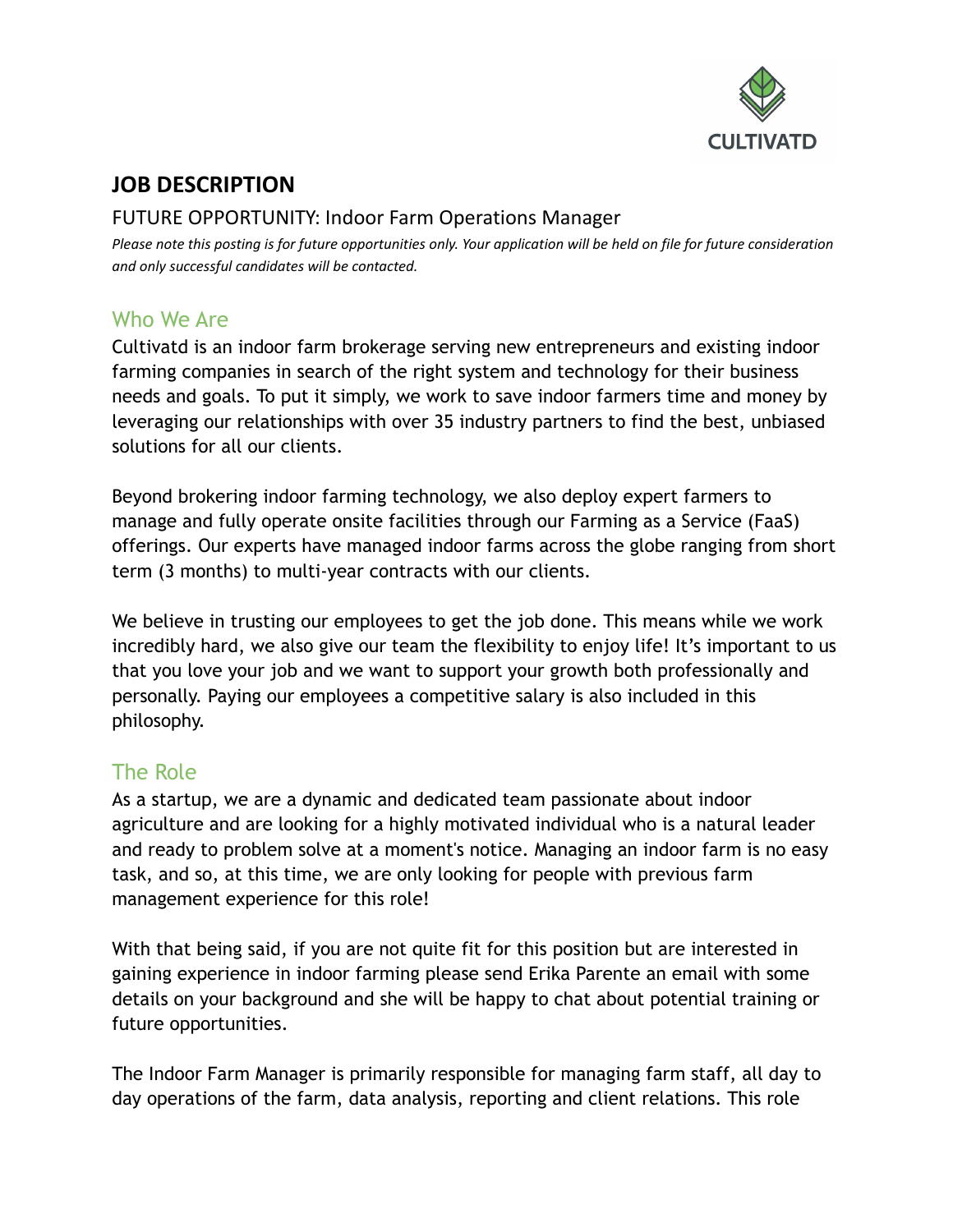

may be deployed anywhere in the world, as such flexibility to travel and relocate is an asset for this position. All work related visas and requirements will be provided by Cultivatd.

# Responsibilities

#### **Farm Management:**

- Responsible for making decisions (including minor financial spends up to \$5000) related to the facility in coordination with the client
- Work directly with the Cultivatd Head of Farming Operations and the client to address any operational or crop issues
- Ensure all employees are following proper processes and procedures (based on SOPs)
- Assist with recruiting and interviewing process for new recruits
- Provide training for new hires and ongoing training as needed to existing staff
- Assign weekly schedule for all farm staff
- Make operational improvements as needed

#### **Farm Operations:**

Set Up

- Oversee the Initial cleaning and sanitization of facility and tech, validate and sign off
- Establish appropriate water, nutrient levels and environmental conditions for each crop and set system(s) accordingly
- Initial set up and dosing of water reservoir
- Testing the system (Initial seeding/germination, Initial planting, Initial harvesting, Initial packaging and processing)
- Make adjustments to system levels as required to improve functionality and output
- Create weekly staffing schedule, cleaning and maintenance schedules and operational workflows

Ongoing Monitoring

- Conduct hands-on daily and weekly tasks including inspecting seedlings, growing and harvested crops for quality, recording deviations, observations, taking photos, and data analysis
- Complete testing on plant nutrients, collect samples, and complete documentation
- Manage all operational processes and workflows from seed to harvest